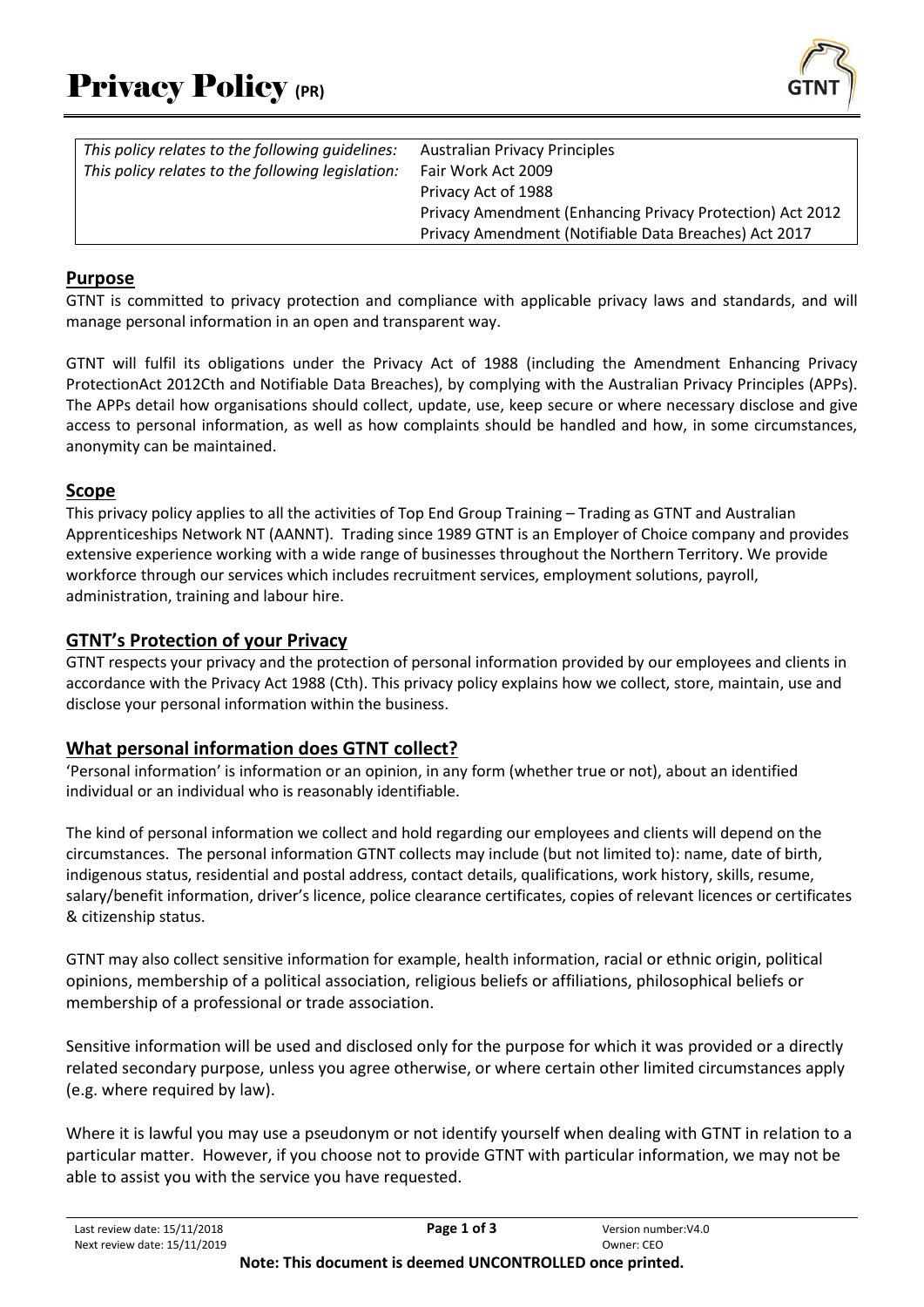

# **How does GTNT collect and hold your personal information?**

GTNT may collect personal information in a variety of ways, including from you directly (including when you interact with us in writing, electronically or via telephone), when you visit our website and when you participate in our events, promotions or surveys. We also may collect information from your nominated referees as well as from clients to whom services are supplied as part of the GTNT's business.

GTNT may indirectly collect personal information or be provided with personal information about an individual from a publicly available source or a third party. The source may be, for example, someone you authorise to represent you, a referee or an employer.

GTNT takes reasonable steps to protect personal information from misuse, interference and loss and from unauthorised access, modifications or disclosure. Such steps are, for example, physical security of hard copy records and restricted access to electronic records.

GTNT personnel are required to respect the confidentiality of personal information and the privacy of individuals. Security of information extends to the home office and dynamic office environment. Where arrangements exist for GTNT workers to conduct work outside of the GTNT buildings, the worker is to ensure security is sufficient to prevent unauthorised access to information.

GTNT workers must not divulge information concerning a customer to anyone other than the customer, unless the customer has requested in writing the release of the information.

Where GTNT no longer requires the personal information for the purpose for which it was collected and it is not required by law to retain it GTNT shall take all reasonable steps to destroy the information, delete or to ensure the information is de-identified.

At all times the collection of this information is obtained by lawful means in a manner that respects your privacy.

# **Why do we collect, use and disclose personal information?**

GTNT uses personal information for a variety of purposes to effectively conduct our business and to meet legal obligations. In most cases, if personal information we request is not provided, we may not be able to supply our services.

GTNT will only disclose personal information about you to perform our core business. This may include:

- Representatives and consultants in GTNT's businesses;
- Host businesses in relation to your resume and employment application;
- Your financial institution and others relating to your remuneration and benefits;
- Government Bodies and others as required/authorised by law.
- Anyone else to whom you authorise us to disclose it

Due to the nature of GTNT's business your personal information will not be disclosed to parties outside Australia.

Information collected will not be used for direct marketing purpose unless explicitly collected for that reason.

In general, we use and disclose your personal information for the following purposes:

- To conduct our business
- To provide and market our services
- To communicate with you
- To comply with our legal obligations
- To help us manage and enhance our services